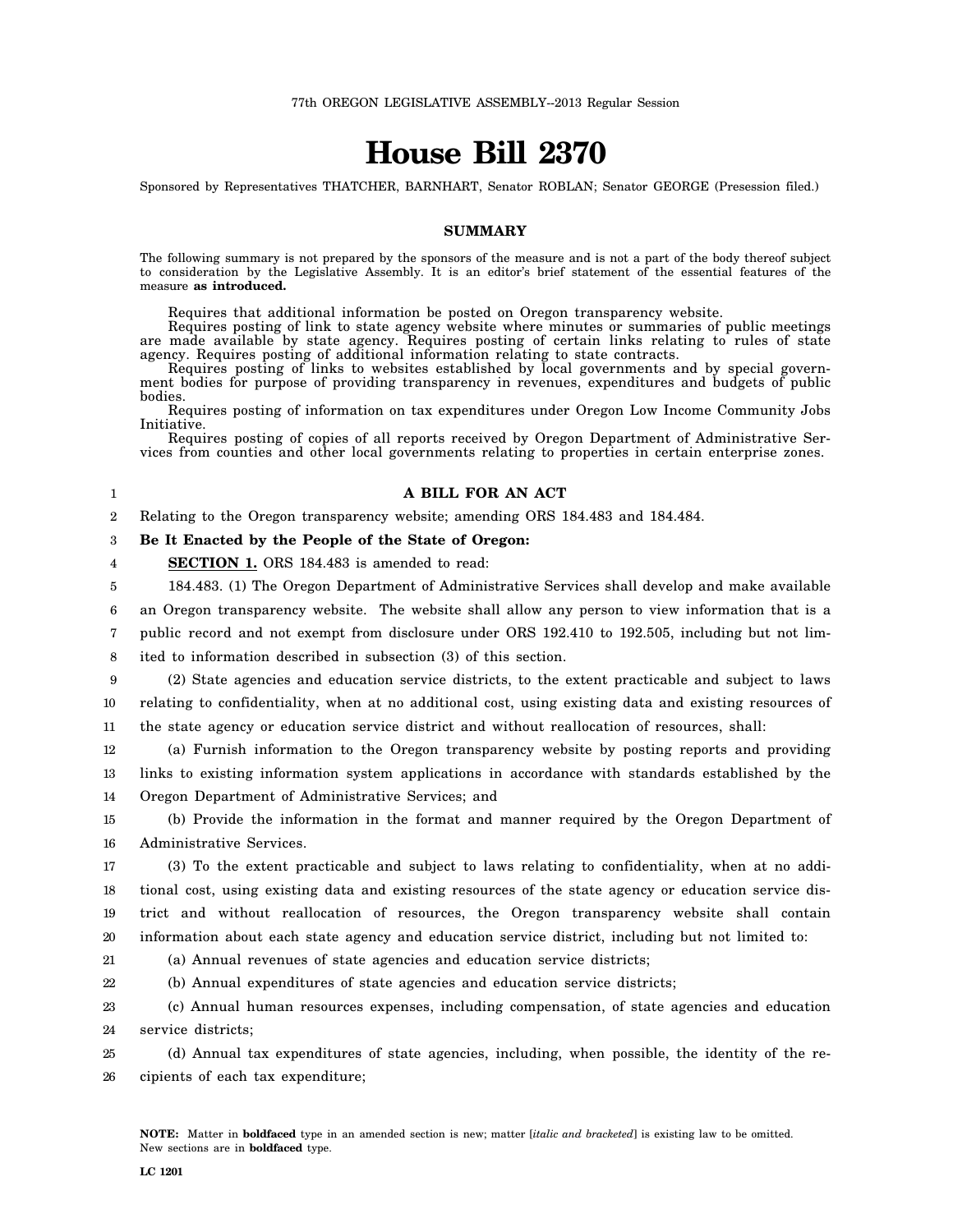# HB 2370

1 2 [*(e) Contracting and subcontracting information of state agencies and education service districts, to the extent allowed by law;*]

3 4 [*(f)*] **(e)** A prominently placed graphic representation of the primary funding categories and approximate number of individuals served by the state agency or the education service district;

5 6 [*(g)*] **(f)** A description of the mission, function and program categories of the state agency or education service district;

7

32

[*(h)*] **(g)** Information about the state agency from the Oregon Progress Board;

8 9 [*(i)*] **(h)** A copy of any audit report issued by the Secretary of State for the state agency or of any audit reports issued for the education service district;

10  $[(j)]$  (i) The local service plans of the education service districts;

11 [*(k)*] **(j)** A copy of each report required by statute for education service districts; and

12 [*(L)*] **(k)** A copy of all notices of public meetings of the education service districts.

13 14 (4) In addition to the information described in subsection (3) of this section[*, each state agency*]**:**

15 16 17 18 **(a) The department** shall post on the Oregon transparency website notices of public meetings required to be provided by the state agency under ORS 192.640. **If the state agency maintains a website where minutes or summaries of the public meetings are available, the department shall also post a link for the website.**

19 20 21 22 23 **(b) The department shall post on the Oregon transparency website a link for the website maintained by the Secretary of State for rules adopted by the state agency. If the state agency maintains a website where the rules of the agency are posted, or where any information relating to the rules of the agency is posted, the department shall also post a link for the website.**

24 25 26 27 28 29 **(c) The department shall provide links on the Oregon transparency website for information regarding contracts and subcontracts entered into by a state agency or education service district, to the extent disclosure of that information is allowed by law and the information is already available on websites maintained by the state agency or education service district. To the extent available, the information linked to under this section must include:**

30 **(A) Information on professional, personal and material contracts;**

31 **(B) The date of each contract and the amount payable under the contract;**

**(C) The period during which the contract is or was in effect; and**

33 **(D) The names and addresses of vendors.**

34 35 36 37 (5) In creating, operating, refining and recommending enhancements to the Oregon transparency website, the Oregon Department of Administrative Services and the Transparency Oregon Advisory Commission created in ORS 184.486 shall consider and, to the extent practicable, adhere to the following principles:

38 (a) The website must be accessible without cost and be easy to use;

39 40 (b) Information included on the Oregon transparency website must be presented using plain, easily understandable language; and

41 42 43 (c) The website should teach users about how state government and education service districts work and provide users with the opportunity to learn something about how state government and education service districts raise and spend revenue.

44 45 (6) If a state agency or an education service district is not able to include information described in this section on the Oregon transparency website because of the lack of availability of information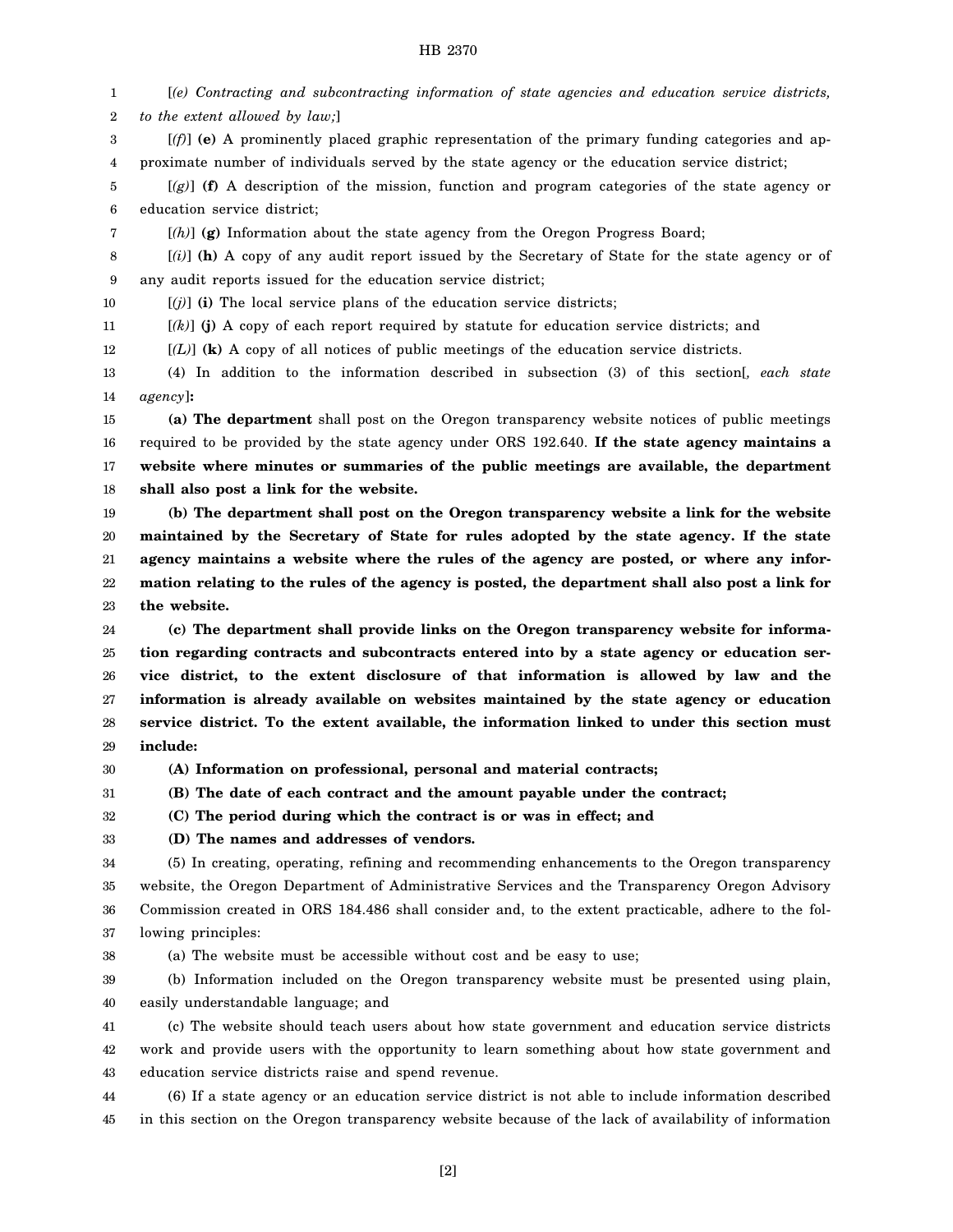## HB 2370

1 2 3 or cost in acquiring it, the Transparency Oregon Advisory Commission created in ORS 184.486 shall list the information that is not included for that state agency or education service district in the commission's report to the Legislative Assembly required under ORS 184.486.

4 5 6 7 8 9 10 11 **(7) The Oregon Department of Administrative Services shall include on the Oregon transparency website a page that provides links to websites established by local governments, as defined in ORS 174.116, and by special government bodies, as defined in ORS 174.117, for the purpose of providing transparency in the revenues, expenditures and budgets of the public bodies. The department shall include a link upon request by a public body or upon becoming aware of the website by any other means. The department shall include a prominent link on the home page of the Oregon transparency website for information posted to the page described in this subsection.**

12 13 **SECTION 2.** ORS 184.484, as amended by section 24, chapter 45, Oregon Laws 2012, is amended to read:

14 15 16 17 18 19 184.484. (1) For each statute authorizing a tax expenditure that has a purpose connected to economic development and is listed in subsection (2) of this section, the state agency charged with certifying or otherwise administering the tax expenditure shall submit a report to the Oregon Department of Administrative Services. If no agency is authorized by statute, or if the statute does not provide for certification or administration of the tax expenditure, the Department of Revenue shall submit the report.

20 (2) This section applies to:

21 22 (a) ORS 285C.175, 285C.309, 285C.362, 307.123, 307.455, 307.462, 315.141, 315.331, 315.336, 315.341, 315.507, 315.514, **315.533,** 316.698, 316.778, 317.124, 317.391 and 317.394.

23 24 (b) Grants awarded under ORS 469B.256 in any tax year in which certified renewable energy contributions are received as provided in ORS 315.326.

25 (c) ORS 315.354 except as applicable in ORS 469B.145  $(2)(a)(L)$  or  $(N)$ .

26 (d) ORS 316.116, if the allowed credit exceeds \$2,000.

27 28 (3) The following information, if it is already available in an existing database maintained by the agency, must be included in the report required under this section:

29 30 (a) The name of each taxpayer or applicant approved for the allowance of a tax expenditure or a grant award under ORS 469B.256.

31 (b) The address of each taxpayer or applicant.

32 33 (c) The total amount of credit against tax liability, reduction in taxable income or exemption from property taxation granted to each taxpayer or applicant.

34 35 36 37 (d) Specific outcomes or results required by the tax expenditure program and information about whether the taxpayer or applicant meets those requirements. This information shall be based on data already collected and analyzed by the agency in the course of administering the tax expenditure. Statistics must be accompanied by a description of the methodology employed in their generation.

38 39 (e) An explanation of the agency's certification decision for each taxpayer or applicant, if applicable.

40 41 (f) Any additional information submitted by the taxpayer or applicant and relied upon by the agency in its certification determination.

42 43 (g) Any other information that agency personnel deem valuable as providing context for the information described in this subsection.

44 45 (4) The information reported under subsection (3) of this section may not include proprietary information or information that is exempt from disclosure under ORS 192.410 to 192.505 or 314.835.